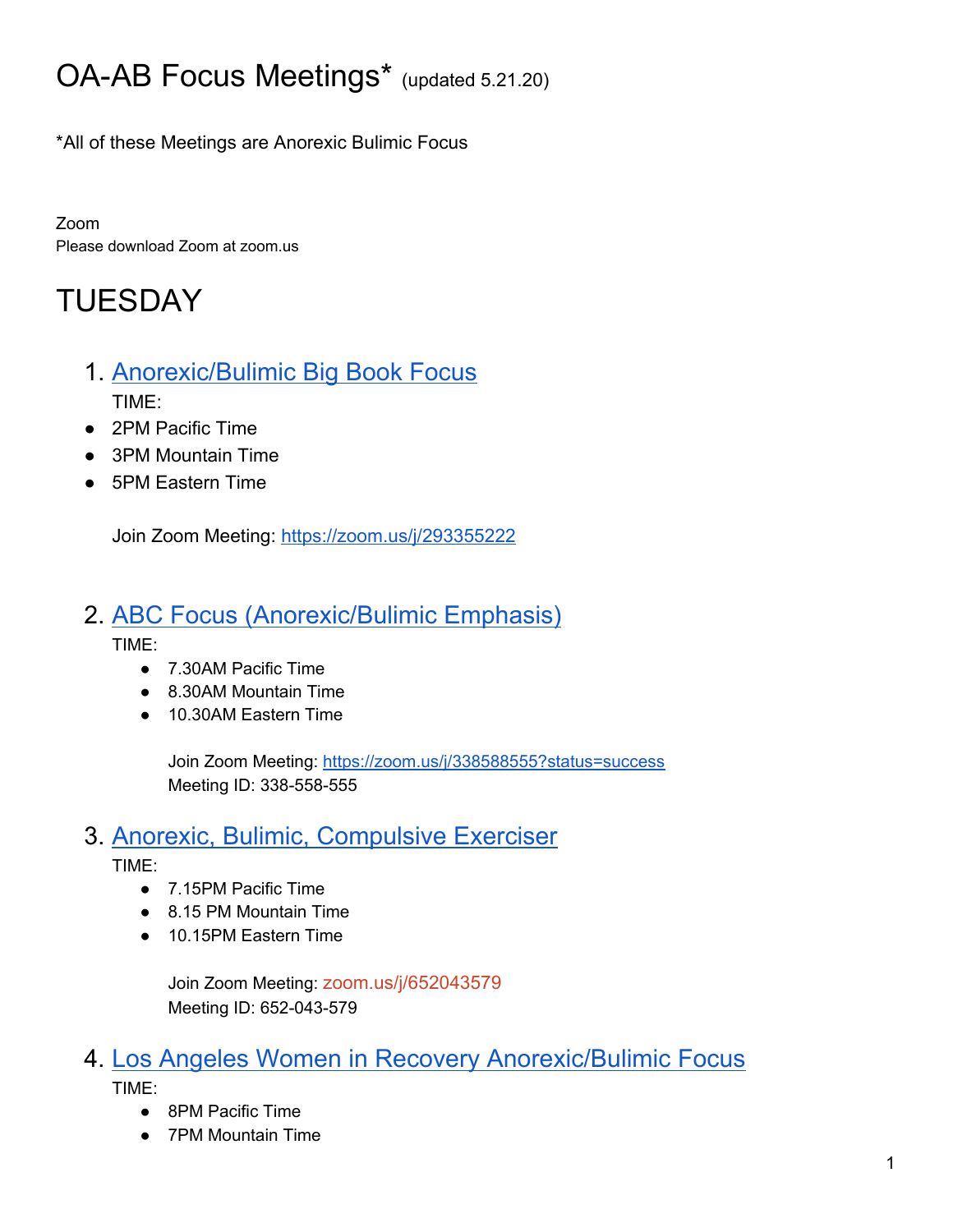● 11PM Eastern Time

Join Zoom Meeting: <https://zoom.us/j/624746098?pwd=L3BBK1YxU0piM1Mxd3VSNU8xeWV2dz09> Meeting ID: 624-746-098 Password: 574275

#### 5. OA [Footsteps](http://oafootsteps.com/meetings/) Body Image

TIME:

- 6PM Pacific Time
- 7PM Mountain Time
- 9PM Eastern Time

Join Zoom Meeting: Join Zoom Meeting:<https://zoom.us/j/293355222> Meeting ID: 293-355-222

### WEDNESDAY

- 1. [Anorexic/Bulimic](https://docs.google.com/spreadsheets/d/1FkVY8537zIagRiLsVOx1RQ8sZacNsY4WEI4x_tWuThQ/edit#gid=0) Focus TIME:
- 3:30PM Pacific Time
- 4:30PM Mountain Time
- 6:30PM Eastern Time

Join Zoom Meeting: <https://us04web.zoom.us/j/244088921?pwd=NjRXNXo2bkJYSDV2OVpTTG9pSGFsdz09> Meeting ID: 244-088-921 Password: 6465737150

#### 2. Anorexic, Bulimic, [Compulsive](https://oasfvalley.org/event/abc-12-12/?instance_id=31875) Exerciser

TIME:

- 6.30PM Pacific Time
- 7.30PM Mountain Time
- 9.30PM Eastern Time

Join Zoom Meeting:

[https://us04web.zoom.us/j/386648887?pwd=R1VrMnZLQzN3QnZnck1WRW1WZkVkdz09&sta](https://us04web.zoom.us/j/386648887?pwd=R1VrMnZLQzN3QnZnck1WRW1WZkVkdz09&status=success) [tus=success](https://us04web.zoom.us/j/386648887?pwd=R1VrMnZLQzN3QnZnck1WRW1WZkVkdz09&status=success) Meeting ID: 386-648-887 Password: 743584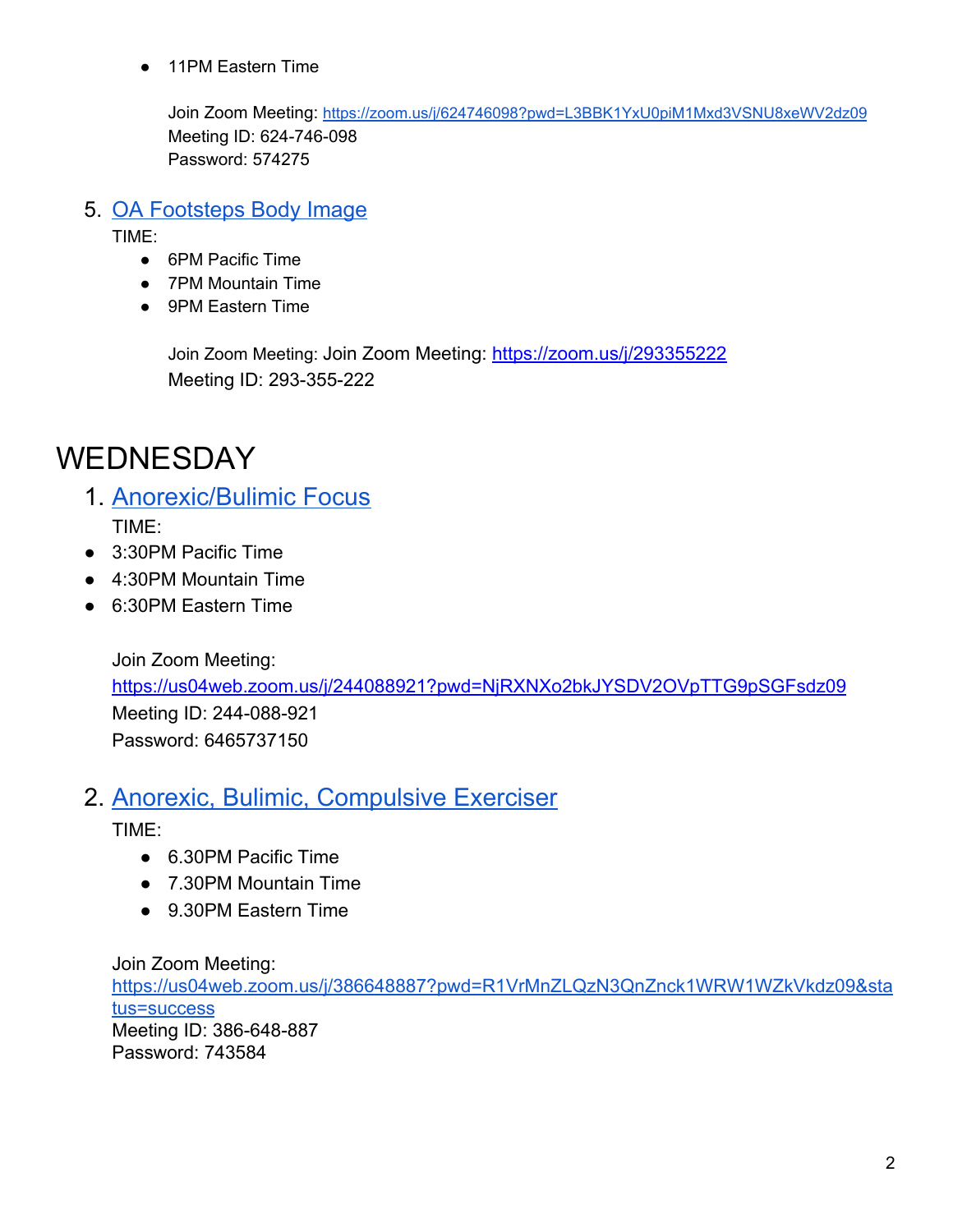## THURSDAY

#### 1. Westside [Anorexics](https://docs.google.com/spreadsheets/d/1OnefSZYK3NeyEM8kyXQt-knoRbPZM8WZaMGmU5hDw38/edit#gid=0) and Bulimics

TIME:

- 7.30AM Pacific Time
- 8.30AM Mountain Time
- 10.30AM Eastern Time

Join Zoom Meeting: <https://us02web.zoom.us/j/757226488> Meeting ID: 757-226-488 Password: 832596

### 2. [Anorexics](http://www.oa12step4coes.org/loops/today.html) and Bulimics 4 Today

Additional notes: ABA4Today - Anorexics & Bulimics 4 Today. Current meetings alternate weeks, step meeting (writing is moderator choice) followed by a speaker/share meeting using OA literature.

TIME:

- 3PM Pacific Time
- 4PM Mountain Time
- 6PM Eastern Time

Join Zoom Meeting: <https://zoom.us/j/573405436> Meeting ID: 573405436

#### 3. Pittsburgh-Oakland [Anorexic/Bulimic/Compulsive](https://www.gpioa.org/docs/COVIDmtgs.pdf) Exerciser TIME:

- 4PM Pacific Time
- 5PM Mountain Time
- 7PM Eastern Time

Join Zoom Meeting Meeting ID: 353-445-573

### 4. Staten Island [Anorexic/Bulimic](http://www.sioa.org/wp-content/uploads/2012/12/SIOA-Virtual-Meetings-4.21.20.png) Focus Phone Meeting

TIME:

- 5PM Pacific Time
- 6PM Mountain Time
- 8PM Eastern Time

Join this Phone Meeting: Dial: 515-604-9094 Access code: 950897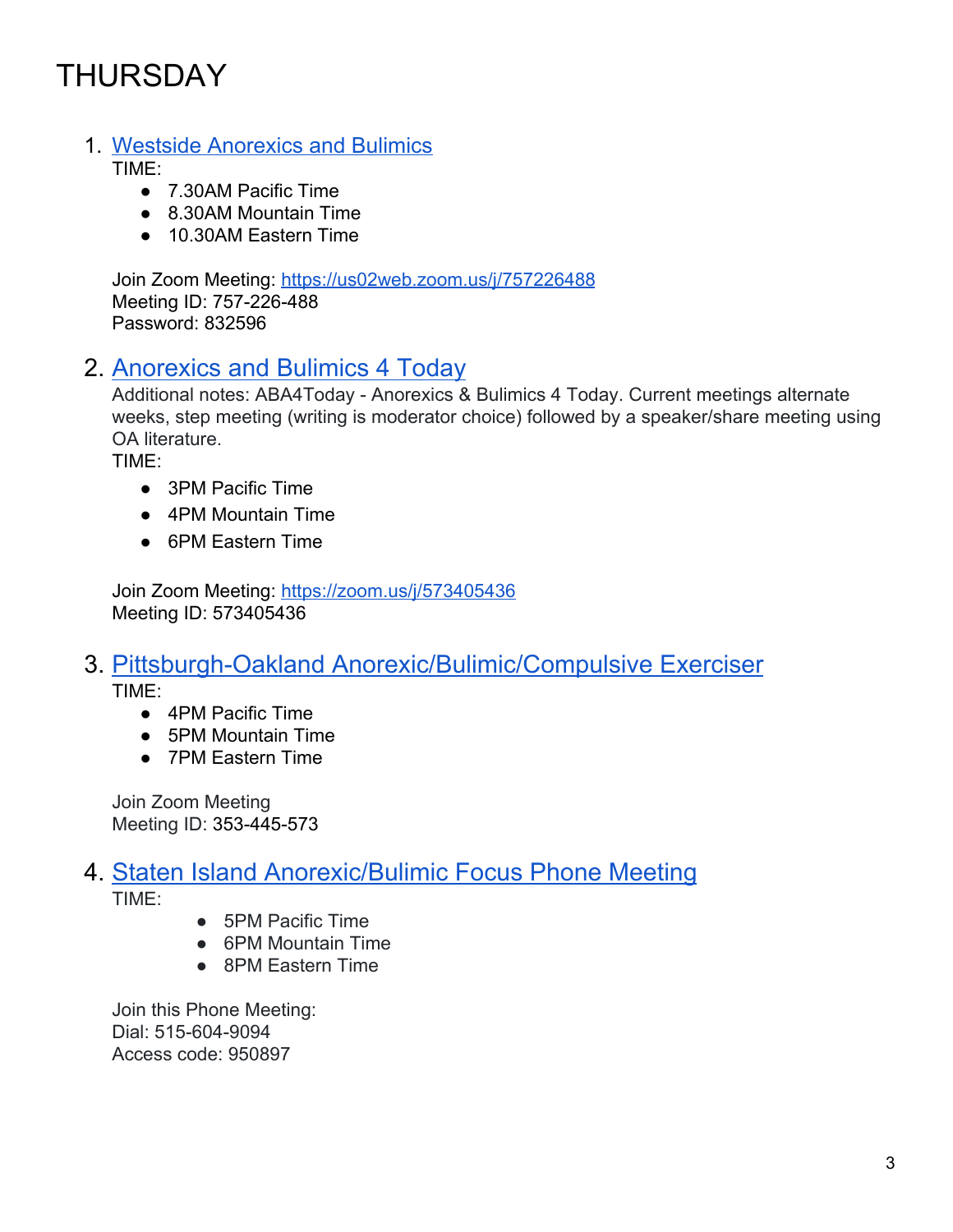5. Los Angeles [Women's](https://docs.google.com/spreadsheets/d/1OnefSZYK3NeyEM8kyXQt-knoRbPZM8WZaMGmU5hDw38/edit#gid=0) Self, Sexuality and Body Issues TIME:

- 7.30PM Pacific Time
- 8.30PM Mountain Time
- 10.30PM Easter Time

Join Zoom Meeting: https://calstatela.zoom.us/j/134314083 Meeting ID: 134-314-083 Password: mccadden

## FRIDAY

1. [Women's](https://docs.google.com/spreadsheets/d/1OnefSZYK3NeyEM8kyXQt-knoRbPZM8WZaMGmU5hDw38/edit#gid=0) Body Image

TIME:

- 8.15AM Pacific Time
- 9.15AM Mountain Time
- 11.15AM Eastern Time

Join Zoom Meeting: <https://zoom.us/j/846287915> Meeting ID: 846-287-915

### 2. [Footsteps](http://oafootsteps.com/meetings/) Body Image

TIME:

●

- 12PM Pacific Time
- 2PM Mountain Time
- 3PM Eastern Time

Join Zoom Meeting: <https://zoom.us/j/293355222> Meeting ID: 293-355-222

### 3. The Antidote to Isolation - Focus on Bulimia and [Anorexia](https://www.oadenver.org/event/temporarily-online-only-the-antidote-to-isolation-focus-on-bulimia-anorexia/?instance_id=25108) TIME:

- 2PM Pacific Time
- 3PM Mountain Time
- 5PM Eastern Time

Join Zoom Meeting: <https://us02web.zoom.us/j/86442832339?pwd=WXB1UllQT25jcVY3SklyZFVNRDdCUT09> Meeting ID 864-4283-2339 Password 615860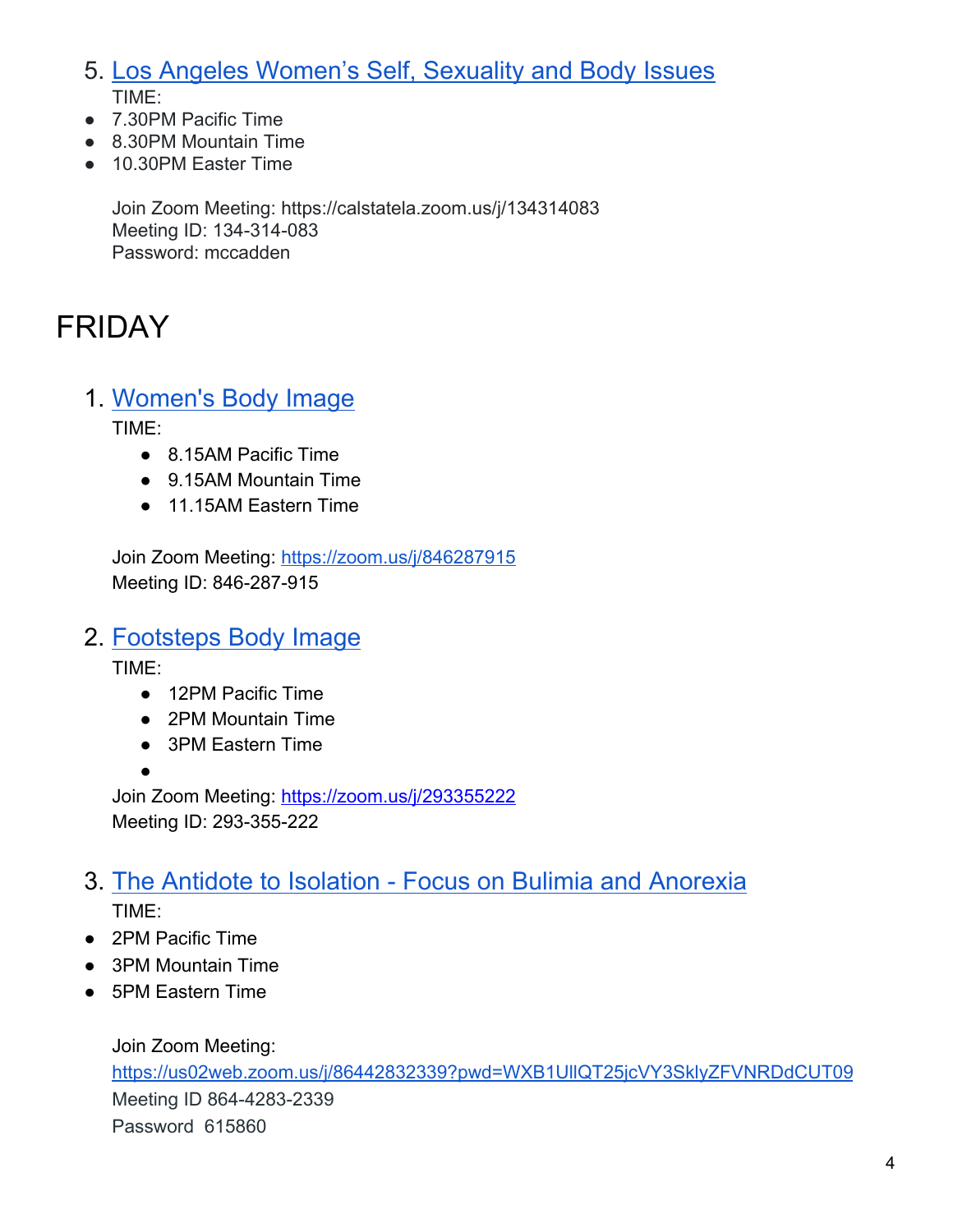# **SATURDAY**

- 1. Staten Island [Anorexic/Bulimic](http://www.sioa.org/wp-content/uploads/2012/12/SIOA-Virtual-Meetings-4.21.20.png) Focus Phone Meeting TIME:
- 11AM Pacific Time
- 12PM Mountain Time
- 2PM Eastern Time

Join this Phone Meeting: Dial: 515-604-9094 Access Code: 950897

#### 2. First Saturday of Every Month Anorexic/Bulimic Focus TIME:

- 10AM Pacific Time
- 11AM Mountain Time
- 1PM Eastern Time

Join this Zoom Meeting: Meeting ID 576 056 6356 Password: 022116

## **SUNDAY**

- 1. [Anorexic/Bulimic](https://docs.google.com/spreadsheets/d/1FkVY8537zIagRiLsVOx1RQ8sZacNsY4WEI4x_tWuThQ/edit#gid=0) Focus TIME:
- 1:30PM Pacific Time
- 2:30PM Mountain Time
- 4:30PM Eastern Time

Join Zoom Meeting: <https://zoom.us/j/212478645?pwd=L1k5S1RqTEZsUVN0Umg4UVJRcGFkUT09> Meeting ID: 212 478 645 Password: 025858

2. Courage to Change - [Anorexic/Bulimic](https://docs.google.com/spreadsheets/d/1OnefSZYK3NeyEM8kyXQt-knoRbPZM8WZaMGmU5hDw38/edit#gid=0) Focus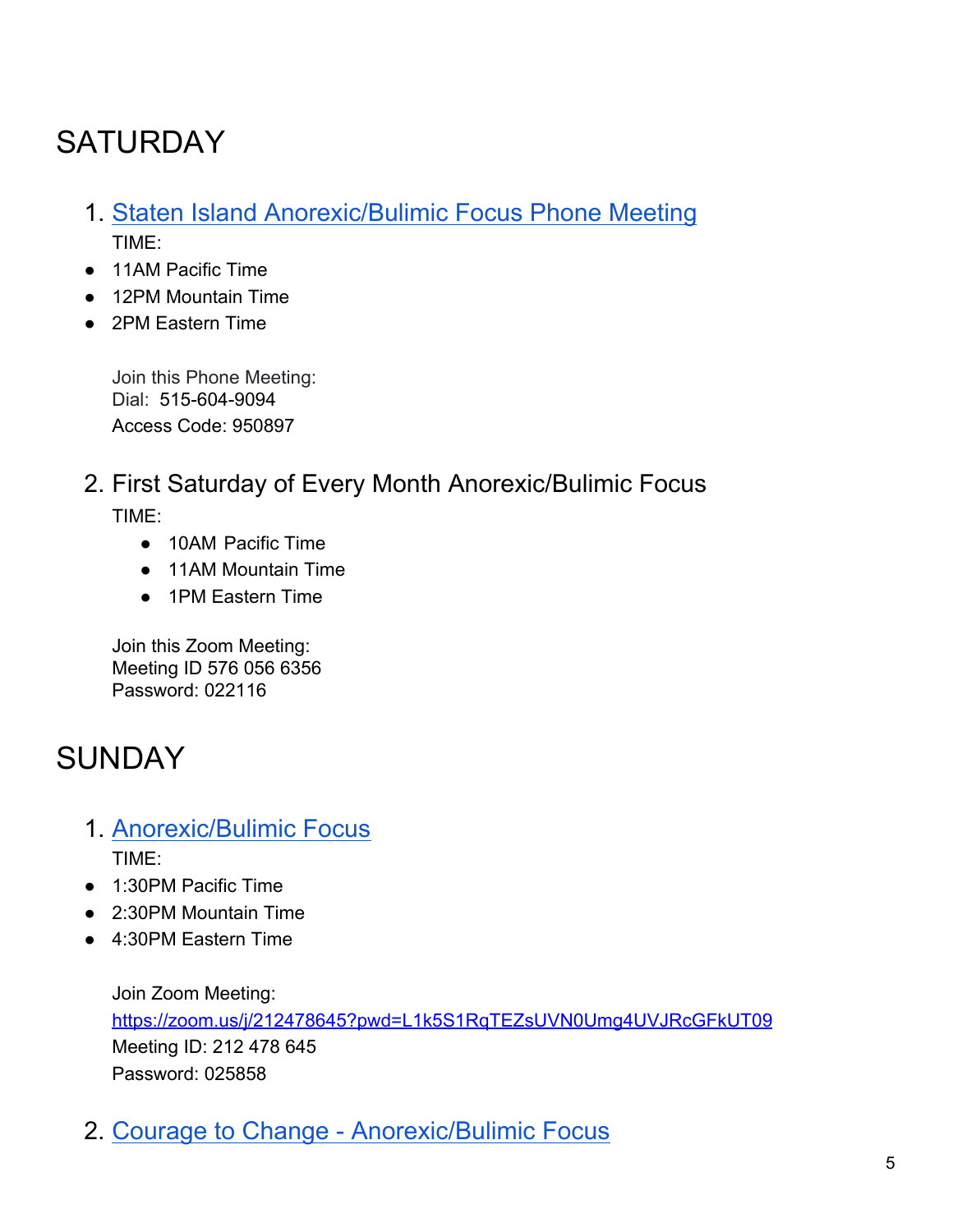TIME:

- 12.05PM Pacific Time
- 1.05PM Mountain Time
- 3.05PM Eastern Time

Join Zoom Meeting: <https://us02web.zoom.us/j/628410115?pwd=NG1DSGNQenZjbkxUblI2UzJjUldtdz09> Meeting ID: 628-410-115 Password: recovery

# 3. Pittsburgh-Shadyside [Anorexic/Bulimic/Compulsive](https://www.gpioa.org/docs/COVIDmtgs.pdf) Exerciser

TIME:

- 2PM Pacific Time
- 3PM Mountain Time
- 5PM Eastern Time

Join Zoom Meeting: Meeting ID: 685-344-812

- 4. Staten Island [Anorexic/Bulimic](http://www.sioa.org/wp-content/uploads/2012/12/SIOA-Virtual-Meetings-4.21.20.png) Focus Phone Meeting TIME:
- 7PM Pacific Time
- 8PM Mountain Time
- 10PM Eastern Time

Join this Phone Meeting: Dial: 515-604-9094 Access Code: 950897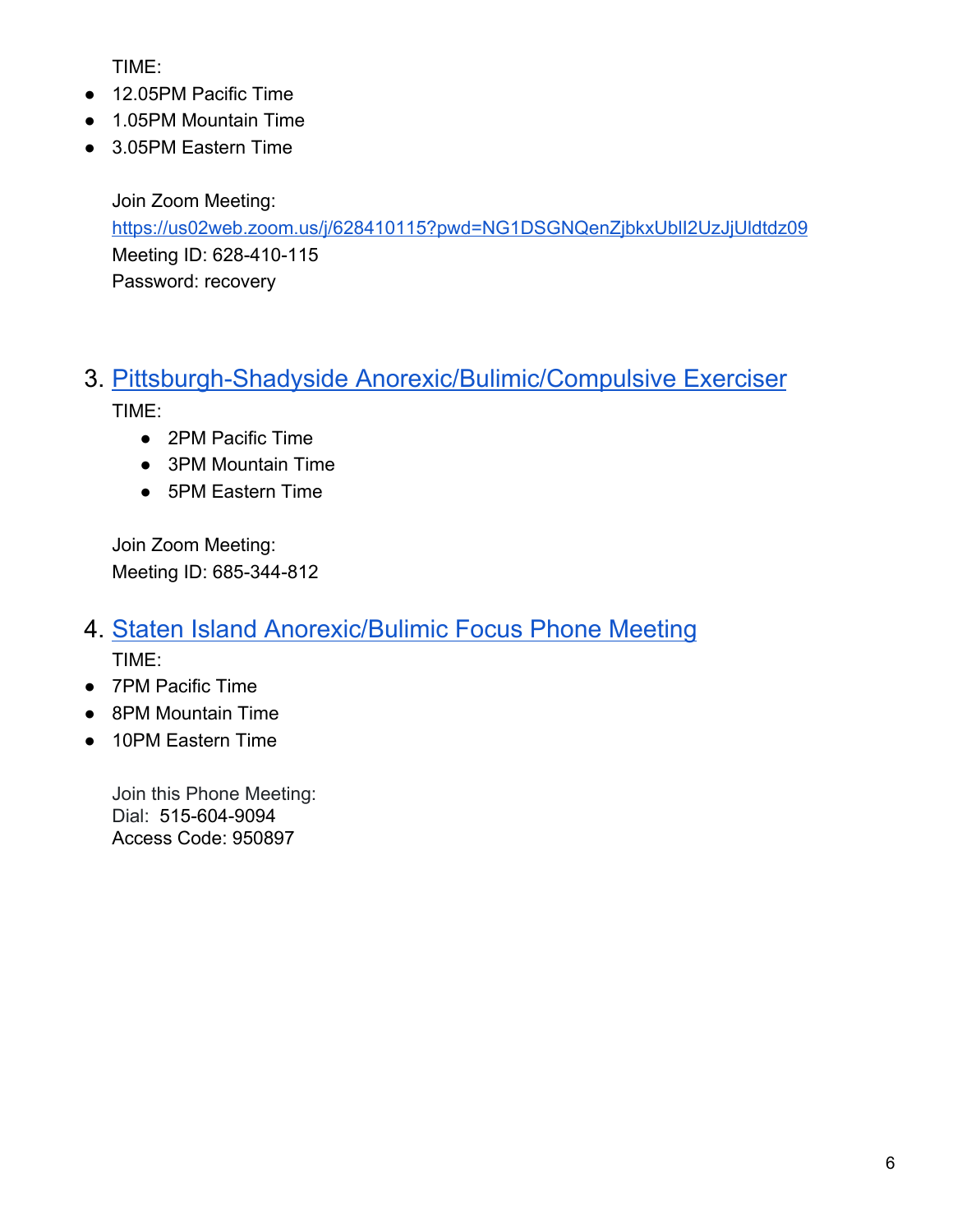| <b>Overeaters Anonymous Anorexic Bulimic (AB) Focus</b><br><b>MANY SYMPTOMS, ONE SOLUTION (MSOS)</b> |  |  |  |  |
|------------------------------------------------------------------------------------------------------|--|--|--|--|
| <b>RESOURCE PAGES</b>                                                                                |  |  |  |  |
| <b>Updated March 31, 2020</b>                                                                        |  |  |  |  |
|                                                                                                      |  |  |  |  |
| OA AB FOCUS MSOS PHONE MEETINGS ARE HELD                                                             |  |  |  |  |
| <b>Thursday Nights at 8 PM Eastern</b>                                                               |  |  |  |  |
| <b>Saturdays at 2 PM Eastern</b>                                                                     |  |  |  |  |
| Sundays at 10 PM Eastern                                                                             |  |  |  |  |
|                                                                                                      |  |  |  |  |
| Dial: 515-604-9094<br>Access Code: 950897#                                                           |  |  |  |  |
| (*6 to mute and unmute)                                                                              |  |  |  |  |
| The First Saturday of the Month                                                                      |  |  |  |  |
| <b>ONCE A MONTH ONLY</b>                                                                             |  |  |  |  |
| *1 PM Eastern (Usually Face-to-Face With Phone)                                                      |  |  |  |  |
| Dial: 605-472-5623                                                                                   |  |  |  |  |
| Access Code: 323436#                                                                                 |  |  |  |  |
| <b>SEVENTH STEP TRADITION</b>                                                                        |  |  |  |  |
| To make donations on behalf of these meetings to OA World Service, please visit                      |  |  |  |  |
| https://oa.org/contribute/and use our OA World Service                                               |  |  |  |  |
| <b>Meeting Numbers:</b>                                                                              |  |  |  |  |
| Thursday: 55289                                                                                      |  |  |  |  |
| Saturday: 55514                                                                                      |  |  |  |  |
| Sunday:<br>54433                                                                                     |  |  |  |  |
| First Saturday of the Month: 55493                                                                   |  |  |  |  |
| Thank you!                                                                                           |  |  |  |  |
| To Listen to OA-AB Focus "MSOS" Recordings<br>Dial: 515-606-9043 Access Code: 950897#                |  |  |  |  |
| Put in Reference Number for the Recording that you would like to listen to OR                        |  |  |  |  |
| Press the pound sign $#$ for the most recent recording                                               |  |  |  |  |
| (Push 6 to fast forward one minute; 4 to rewind one minute and                                       |  |  |  |  |
| 5 to stop and resume)                                                                                |  |  |  |  |
|                                                                                                      |  |  |  |  |
| To obtain OA AB MSOS Recordings please send an email to:                                             |  |  |  |  |
| OAABFocus@gmail.com                                                                                  |  |  |  |  |
| Or Call One of The Contacts Listed Below                                                             |  |  |  |  |
|                                                                                                      |  |  |  |  |
|                                                                                                      |  |  |  |  |
| <b>To Obtain OA Literature</b>                                                                       |  |  |  |  |
| Here is a link to the catalog:                                                                       |  |  |  |  |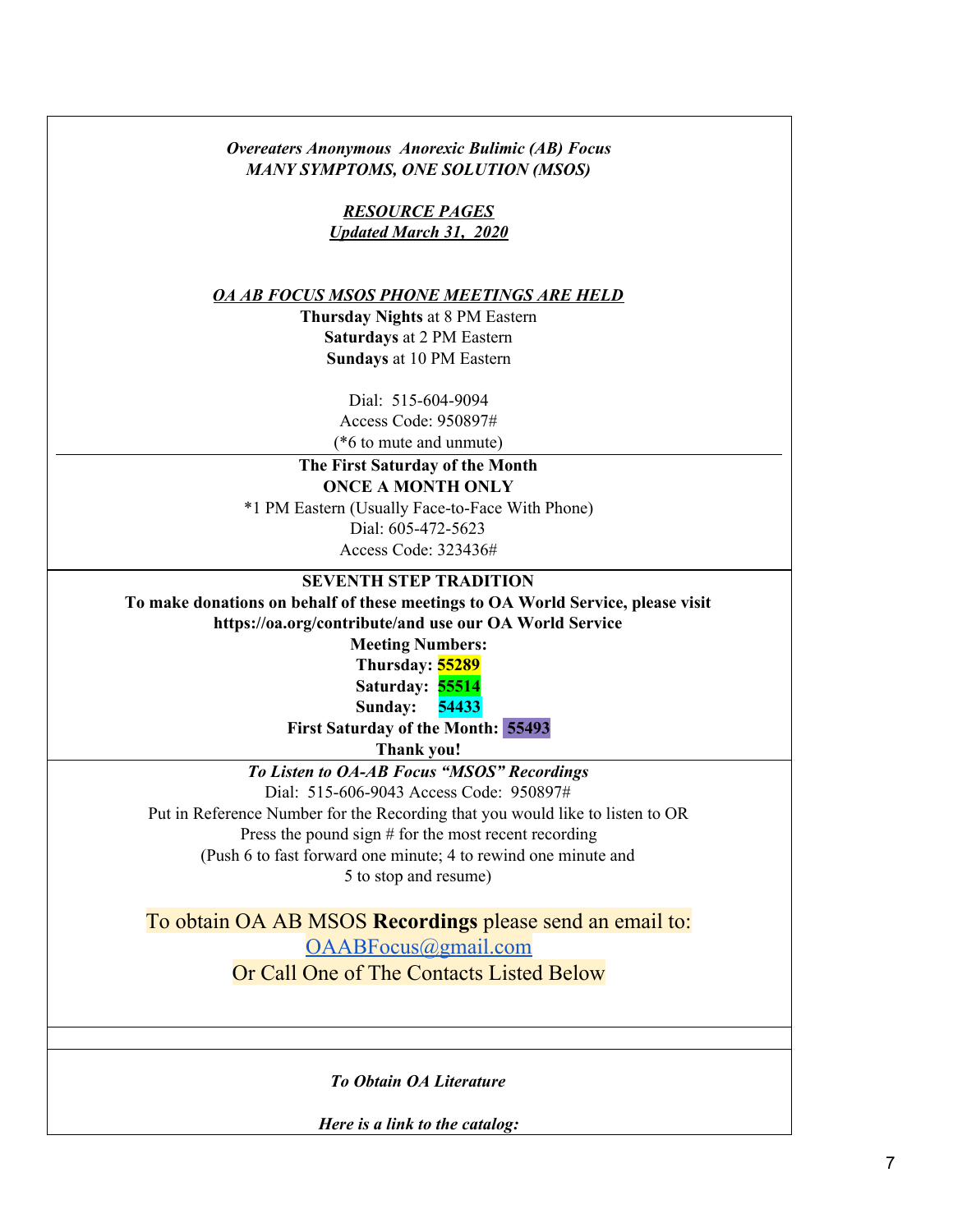|                                                                                                                                                                                                                                                                                                                                                                                                                                                                                                                                                                                                                                                                                                                                                                                                                                                         |                                                                                     | https://bookstore.oa.org/                                                                                                               |                                                                                           |  |
|---------------------------------------------------------------------------------------------------------------------------------------------------------------------------------------------------------------------------------------------------------------------------------------------------------------------------------------------------------------------------------------------------------------------------------------------------------------------------------------------------------------------------------------------------------------------------------------------------------------------------------------------------------------------------------------------------------------------------------------------------------------------------------------------------------------------------------------------------------|-------------------------------------------------------------------------------------|-----------------------------------------------------------------------------------------------------------------------------------------|-------------------------------------------------------------------------------------------|--|
|                                                                                                                                                                                                                                                                                                                                                                                                                                                                                                                                                                                                                                                                                                                                                                                                                                                         |                                                                                     | <b>To Obtain OA-AB Literature</b><br>Read at the OA-AB Focus "Many Symptoms, One Solution" Meetings:<br>Visit https://bookstore.oa.org/ |                                                                                           |  |
| Focus on<br>Anorexia and<br><b>Bulimia Packet</b><br>Price: \$2.50                                                                                                                                                                                                                                                                                                                                                                                                                                                                                                                                                                                                                                                                                                                                                                                      | The Twelve Steps<br>and The Twelve<br>Traditions of OA<br>2nd Edition<br>Price \$15 | Overeaters Anonymous<br>$3^{rd}$ Edition<br>\$15                                                                                        | <b>OA</b> Meditation Books<br>For Today<br>\$12<br>$\alpha$<br>Voices of Recovery<br>\$12 |  |
| Many Symptoms, One Solution<br>Price \$1                                                                                                                                                                                                                                                                                                                                                                                                                                                                                                                                                                                                                                                                                                                                                                                                                |                                                                                     |                                                                                                                                         |                                                                                           |  |
| <b>DIGITAL PRODUCTS</b><br>(SOME OF THE LITERATURE IS AVAILABLE)<br>http://bookstore.oa.org/pc_combined_results.asp?pc_id=D80DFA4468CE44EDB5FE926FDBA9623C                                                                                                                                                                                                                                                                                                                                                                                                                                                                                                                                                                                                                                                                                              |                                                                                     |                                                                                                                                         |                                                                                           |  |
| <b>OA A Vision For You</b><br>Three Morning Weekday Meetings plus a Special Edition Every Sunday Morning<br>http://www.avision4you.info/<br>Many resources can be found on this website including the following:<br>Podcasts, Membership Opportunity, and other information.<br>Recorded Meetings Archive: Phone: 712-432-5203<br>Conf ID: 876148 Most Recent Press 0#<br>(Zero Pound)<br>There are telephone recordings available for the past 30 days of phone meetings. Press 0# to<br>access the most recent recording.<br>Enter the Share ID Number, followed by the $\#$ sign, to access any of the other recordings.<br>$\bullet$<br>All recordings are archived indefinitely, and can be accessed on the Daily Podcasts links, on this<br>website. Special Editions from Sundays listed on website too. Search the topic you are<br>interested. |                                                                                     |                                                                                                                                         |                                                                                           |  |
| <b>OA Big Book Solution Group</b>                                                                                                                                                                                                                                                                                                                                                                                                                                                                                                                                                                                                                                                                                                                                                                                                                       |                                                                                     |                                                                                                                                         |                                                                                           |  |
| http://www.oabigbooksolutiongroup.org/<br>Podcasts and other information                                                                                                                                                                                                                                                                                                                                                                                                                                                                                                                                                                                                                                                                                                                                                                                |                                                                                     |                                                                                                                                         |                                                                                           |  |
| *FREE The Alcoholics Anonymous Big Book Online:<br>https://www.aa.org/pages/en_US/alcoholics-anonymous                                                                                                                                                                                                                                                                                                                                                                                                                                                                                                                                                                                                                                                                                                                                                  |                                                                                     |                                                                                                                                         |                                                                                           |  |
| *FREE The Alcoholics Anonymous 12 Steps and 12 Traditions Online:<br>https://www.aa.org/pages/en_US/twelve-steps-and-twelve-traditions                                                                                                                                                                                                                                                                                                                                                                                                                                                                                                                                                                                                                                                                                                                  |                                                                                     |                                                                                                                                         |                                                                                           |  |
| OA Los Angeles Intergroup Website<br>www.oalaig.org                                                                                                                                                                                                                                                                                                                                                                                                                                                                                                                                                                                                                                                                                                                                                                                                     |                                                                                     |                                                                                                                                         |                                                                                           |  |